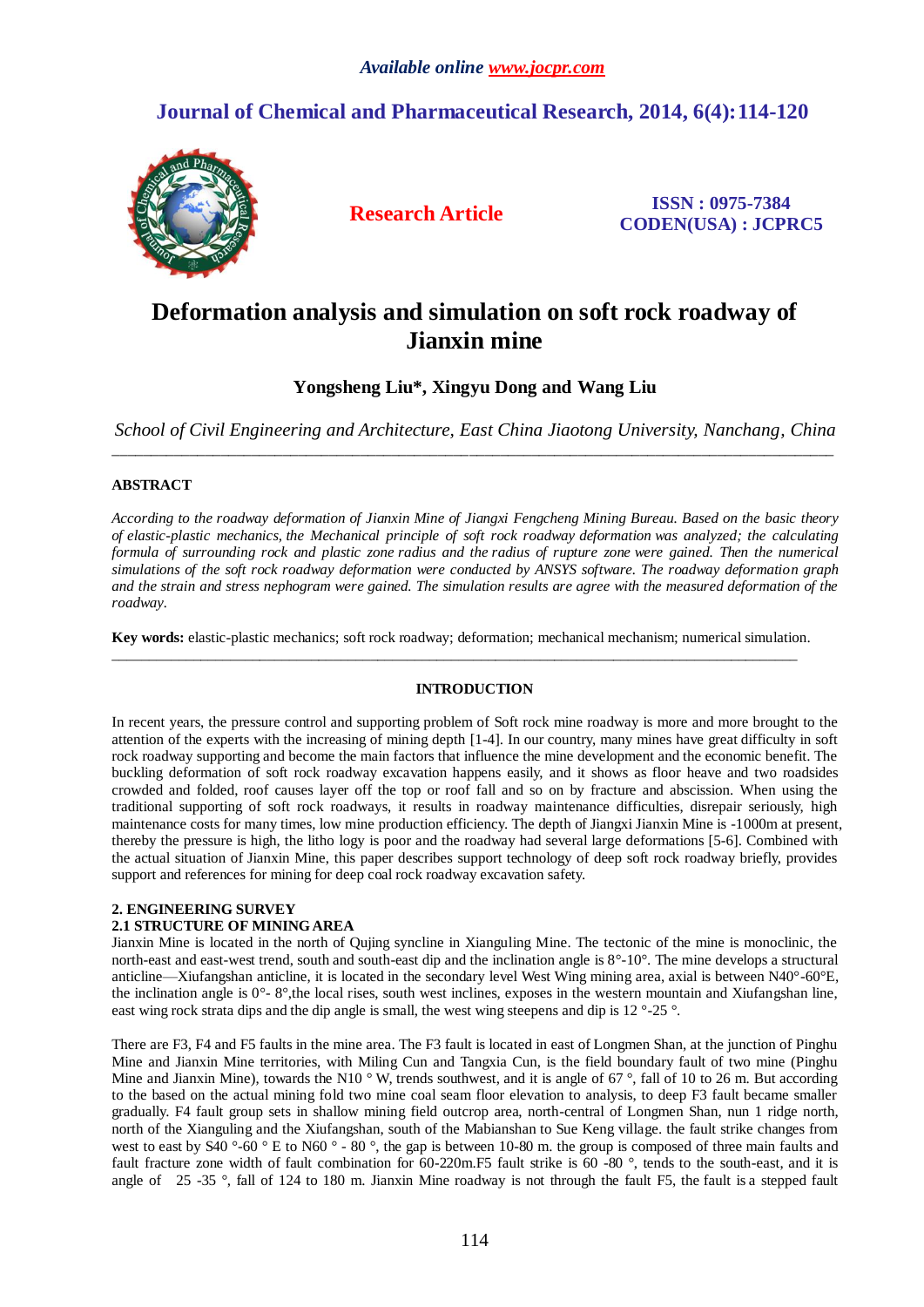groups from the Jianxin secondary minefield exposed situation.

The minefield develops two group small fault showed "X". In the east wing, the fault of the North-East strata and the North-West and South-east dip direction is primary. In the west wing, the fault of the west-north strata and the North-east and South-west dip direction is primary. The fault dip angle is  $45\degree$ -60  $\degree$ , the plots between the west of Xiufangshan and F5 fault develop many tension mainly, the torsional extensional faults of short extension and wide fracture zone toward the N20  $\degree$ 50 °E, angle is above 60 $\degree$ , falls ranging from 1-10m.

*\_\_\_\_\_\_\_\_\_\_\_\_\_\_\_\_\_\_\_\_\_\_\_\_\_\_\_\_\_\_\_\_\_\_\_\_\_\_\_\_\_\_\_\_\_\_\_\_\_\_\_\_\_\_\_\_\_\_\_\_\_\_\_\_\_\_\_\_\_\_\_\_\_\_\_\_\_\_*

## **2.2 COAL SEAM AND ROOF- FLOOR CONDITIONS**

To the minefield of Jianxin Mine, a coal measure strata is the Leping Upper Permian Longtan coal series, including coal seam of Guanshan layer, Laoshan layer and Wangpan layer. From bottom to top, Guanshan layer contains A coal group, Laoshan layer contains B coal group and Wangpan inner layer contains C coal group. Coal seam named step by step from bottom to top in turn partial number 1, 2, 3,...26. A coal group contains two layers as the A1, A2, which the layers are instability in the region as the second line and not be produced. B coal group contains four layers as B3, B4, B5, B6, but only B4 is recoverable. C coal group contains 20 layers as C7, C8,...C27, and C8, C18, C23 layers are local recoverable--mining coal seam is the place of little well.

B4 layer is an average thickness of 2.4m,  $8^{\circ}12^{\circ}$  dip. The roof and floor can be expressed as follows: the false roof for carbonaceous siltstone or carbonaceous shale along with mining colony, generally thickness of 0-0.4m; the direct roof is dark grey carbonaceous sandy siltstone, sometimes lower for carbonaceous shale, middle-lower of sandy shale with fine sandstone of about 3m thin bedding, thickness of 6 -8 m; the old roof is grey or light grey fine quartz sandstone, thickness between 3 to 5 m, plats hardness of 5-8 m. To sum up, B4 seam roof is Ⅲ class. The false bottom is dark grey clay shale rock or clay, thickness of 0-0.3 m, an average of 0.1 m, west thin and east thick, uneven distribution; the direct bottom is light grey, taupe clay shale rock or clay, downward transition to siltstone and fine sandstone, thickness of about 2.5-3.6m. treat water swelling, prone to deformation of the bass drum because of the influence of the surrounding rock pressure.

### **3. DEFORMATION OF ROADWAY 3.1 DEFORMATION TEST**

Due to deep mining and poor geological conditions, many roadways deform in Jianxin Mine. The typical is the 7# in the central panel of the wind roadway, the deformation of the roadway is shown as Fig.1(a). And the roadway original design and the transverse section size after deformation are as shown as Fig.1(b) and Fig.1(c).







**(b).The design of the roadway diagram (c).The deformation of the roadway diagram**

**Fig.1 deformation graph of roadway**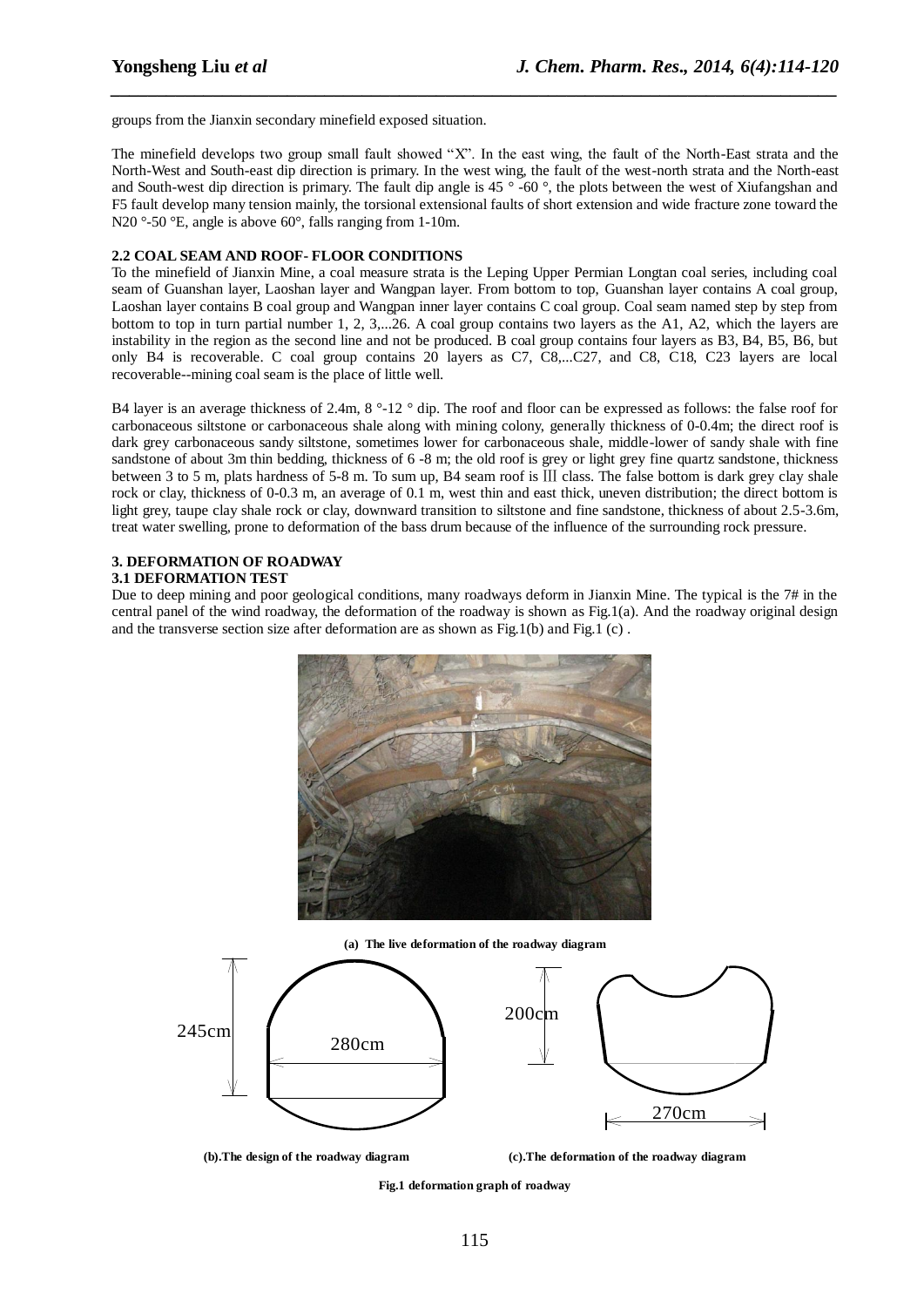### **3.2 DEFORMATION MECHANICS MECHANISM**

Taking the circular roadway as an example, the research object is the roadway cross section, the roadway radius is  $R_0$ , the original rock stress is  $p_0$ , isotropic. When the buried depth  $H \ge 20R_0$ , ignore 3-5 times of the  $R_0$  scope of the rock weight, if the roadway is infinite and the properties of surrounding rock are basically the same, it can be as ideal elastic-plastic body, and use calculation method of plane strain problem. It is as shown as Fig.2 [7-10].

*\_\_\_\_\_\_\_\_\_\_\_\_\_\_\_\_\_\_\_\_\_\_\_\_\_\_\_\_\_\_\_\_\_\_\_\_\_\_\_\_\_\_\_\_\_\_\_\_\_\_\_\_\_\_\_\_\_\_\_\_\_\_\_\_\_\_\_\_\_\_\_\_\_\_\_\_\_\_*



#### **Fig.2 A simplified mechanical model of roadway pressure**

After the roadway excavation, the stress redistribution of surrounding rock occurs, and the roadway surrounding rock forms fracture zone, plastic zone and elastic zone along the peripheral to the depth successively, as shown as Fig.3.



**Fig.3 The partition map of deformation of roadway**

The basic equations of force and application conditions of the roadway deformation: Equilibrium equation:

$$
\frac{d\sigma_r}{dr} + \frac{\sigma_r - \sigma_\theta}{r} = 0\tag{1}
$$

Geometric equation:

$$
\varepsilon_r = \frac{du}{dr}, \varepsilon_\theta = \frac{u}{r} \tag{2}
$$

Constitutive equation:

$$
\varepsilon_r = \frac{1 - \nu^2}{E} (\sigma_r - \frac{\nu}{1 - \nu} \sigma_\theta)
$$
\n(3)

$$
\varepsilon_{\theta} = \frac{1 - \nu^2}{E} (\sigma_{\theta} - \frac{\nu}{1 - \nu} \sigma_r)
$$
\n(4)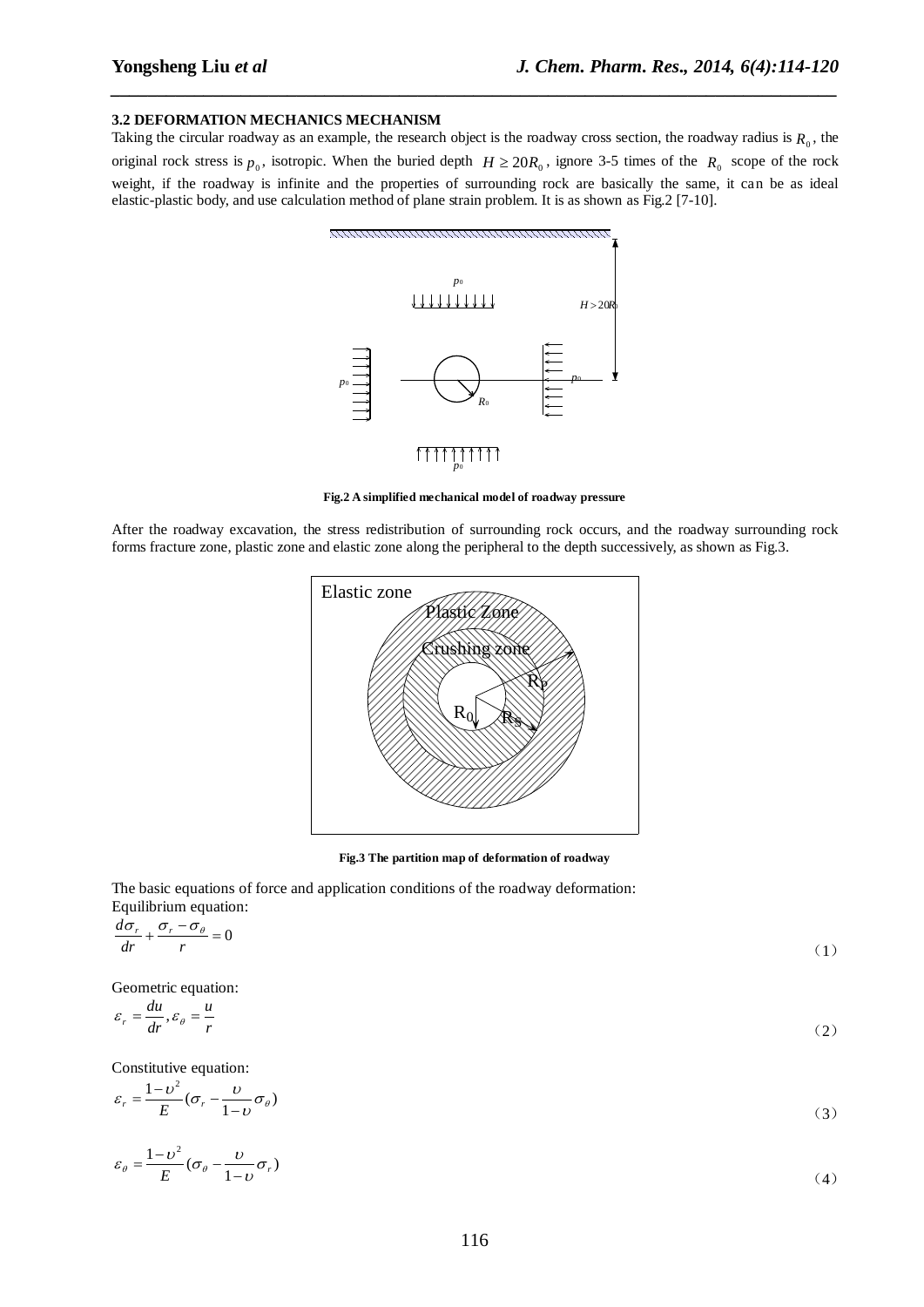*B*

In the above formula:  $\sigma$ -stress,  $\varepsilon$ -strain,  $\sigma_r$ -radial stress,  $\sigma_\theta$ --tangential stress,  $u$ -radial displacement,  $\nu$  -- Poisson ratio,  $E$  -- modulus of elasticity of surrounding rock,  $r, \theta$  --radial and tangential coordinates.

*\_\_\_\_\_\_\_\_\_\_\_\_\_\_\_\_\_\_\_\_\_\_\_\_\_\_\_\_\_\_\_\_\_\_\_\_\_\_\_\_\_\_\_\_\_\_\_\_\_\_\_\_\_\_\_\_\_\_\_\_\_\_\_\_\_\_\_\_\_\_\_\_\_\_\_\_\_\_*

In the elastic rang to meet the following conditions:

Outer boundary: 
$$
r \to \infty
$$
,  $\sigma_r = \sigma_\theta = p_0$   
\nInner boundary:  $r = R_p$   
\n
$$
\sigma_r^e = A + \frac{B}{R_p^2}
$$
\n(5)

$$
\sigma_{\theta}^{e} = A - \frac{B}{R_{P}^{2}}
$$
 (6)

In the above formula:  $\sigma_r^e$ ,  $\sigma_\theta^e$ -- radial elastic zone boundary stress and tangential stress respectively, A, B-- the material parameters.

At the plastic zone, only the following conditions are satisfied:

Outer boundary (interface with elastic zone):  $r = R_p$ 

$$
\begin{cases}\n\sigma_r^p = \sigma_r^e \\
\sigma_\theta^p = \sigma_\theta^e \\
\varepsilon_r^p + \varepsilon_\theta^p = 0\n\end{cases}
$$
\n(7)

Inner boundary (surrounding):  $r = R_0$ , in no supporting conditions,  $\sigma_r = 0$ . in supporting conditions, if the support force is  $P_1$ , then  $\sigma_r = P_1$ .

After roadway excavation, surrounding rock redistributes and forms plastic zone and elastic zone, fracture zone. The radial and tangential stress of circular roadway surrounding rock elastic zone can be represented as:

$$
\sigma_r = p_0 + \frac{R_p^2}{r^2} (\sigma_{R_0} - p_0)
$$
  
\n
$$
\sigma_{\theta} = p_0 - \frac{R_p^2}{r^2} (\sigma_{R_0} - p_0)
$$
\n(8)

In the above formula:  $\sigma_{R_0}$  can be expressed as:  $\sigma_{R_p} = \frac{2p_0 - c}{1 + k_p}$  $c_p = \frac{2p_0 - \sigma_c}{1 + k_p}$  $\sigma_{R_p} = \frac{2p_0 - \sigma_c}{1 + k_p}$ ,  $\sigma_c$  --uniaxial compressive strength of rock mass(MPa),  $\sigma_c = \frac{2c\cos\varphi}{1-\sin\varphi}$ ,  $k_p$  -coefficient,  $k_p = \frac{1+\sin\varphi}{1-\sin\varphi}$ .

The radial deformation and strain can be expressed as:  $\frac{1+\lambda}{E} \times \frac{\kappa_p}{r^2} (p_0 - \sigma_{R_n})$  $\frac{1+\lambda}{E} \times \frac{R_p^2}{r} (p_0 - \sigma_{R_p})$ 2 *p*  $\frac{R_p}{r^2} (p_0 - \sigma_{R_p})$ *p*  $\frac{p_p}{r}$  $(p_0 - \sigma_R)$ *R*  $\varepsilon_{\theta} = -\varepsilon_{r} = \frac{1+\lambda}{E} \times \frac{\kappa_{p}}{r^{2}} (p_{0} - \sigma)$ *R*  $u = \frac{1+\lambda}{E} \times \frac{\kappa_p}{r} (p_0 - \sigma)$ (9)

Plastic radial strain 
$$
\mathcal{E}_r^p
$$
 and tangential strain  $\mathcal{E}_{\theta}^p$  can be shown as:  
\n
$$
\mathcal{E}_r^p = (\mathcal{E}_r^e)_{r=R_p} + \Delta \mathcal{E}_r^p
$$
\n
$$
\mathcal{E}_{\theta}^p = (\mathcal{E}_{\theta}^e)_{r=R_p} + \Delta \mathcal{E}_{\theta}^p
$$
\n
$$
\Delta \mathcal{E}_r^p + \eta_1 \Delta \mathcal{E}_{\theta}^p = 0
$$
\n(10)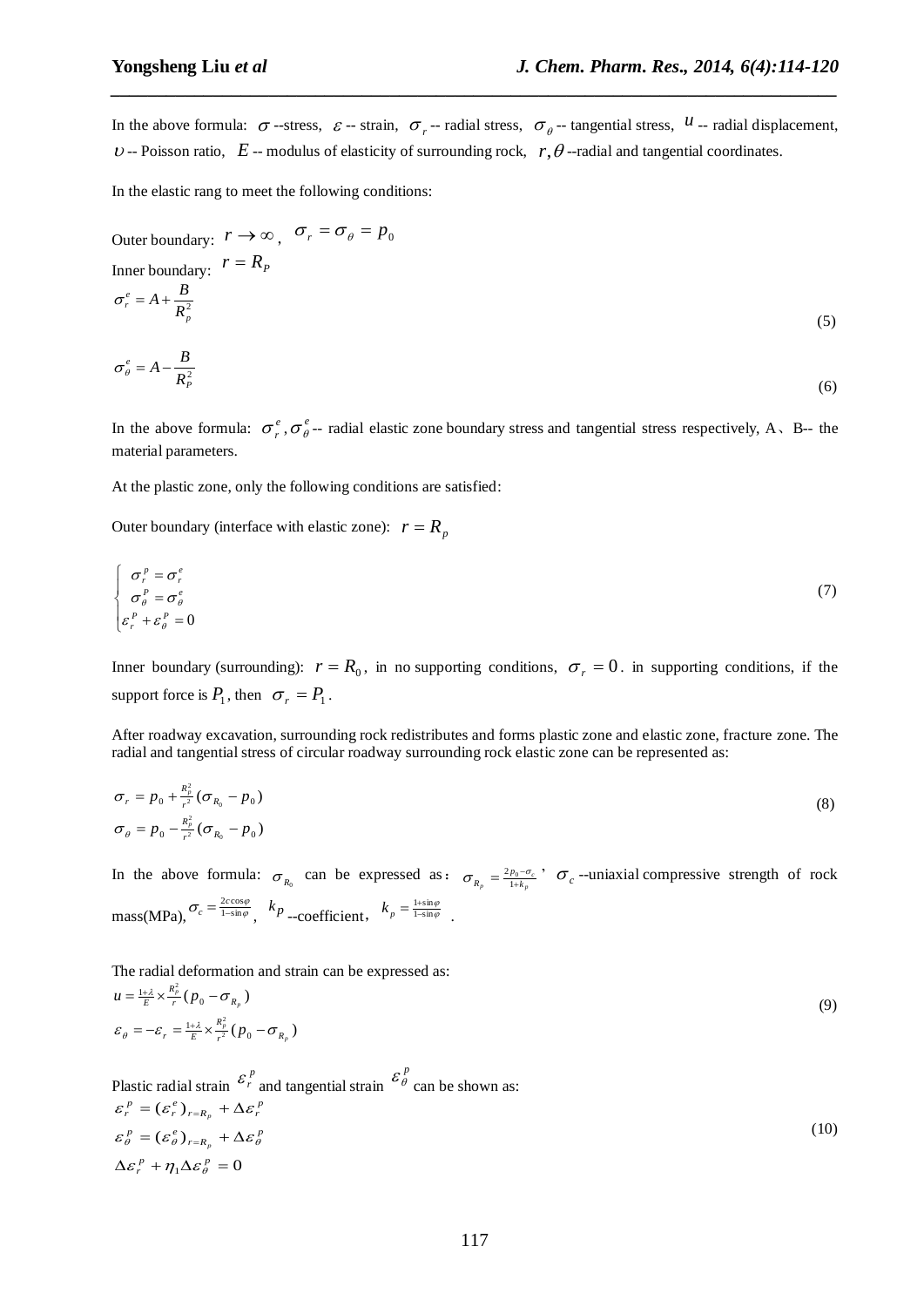In the above formula:  $\Delta \mathcal{E}_r^p$  --radial strain increment of plastic zone of surrounding rock,  $\Delta \mathcal{E}_\theta^p$  --tangential strain increment of plastic zone of surrounding rock,  $\eta_1$  -- the parameter considered rock dilatancy of the plastic zone  $\eta_1 = k_p = \frac{1 + \sin \varphi}{1 - \sin \varphi}$ .

*\_\_\_\_\_\_\_\_\_\_\_\_\_\_\_\_\_\_\_\_\_\_\_\_\_\_\_\_\_\_\_\_\_\_\_\_\_\_\_\_\_\_\_\_\_\_\_\_\_\_\_\_\_\_\_\_\_\_\_\_\_\_\_\_\_\_\_\_\_\_\_\_\_\_\_\_\_\_*

The deformation of plastic area should meet the deformation geometry equations:

$$
\varepsilon_r = \frac{d_u}{d_r}
$$
  
\n
$$
\varepsilon_\theta = \frac{u}{r}
$$
  
\n
$$
\varepsilon_z = 0
$$
\n(11)

By formula  $(9)$ ,  $(10)$ ,  $(11)$  get the deformation of plastic zone:  $u^p = k_4 r^{-n_1}$  $(12)$ 

By elastic-plastic deformation boundary same conditions can be available:  $\left\{1 + \frac{2}{1 + \eta_1} \left[ \left( \frac{r_p}{r} \right)^{1 + \eta_1} - 1 \right] \right\}$  $=\frac{pr}{E}\left\{1+\frac{2}{1+\eta_1}\left[\left(\frac{R_p}{r}\right)^{1+\eta_1}-1\right]\right\}$ *R*  $\mu = \frac{pr}{E} \left\{ 1 + \frac{2}{1 + \eta_1} \left[ \left( \frac{\kappa_p}{r} \right) \right] \right\}$  $(13)$ 

In the formula:  $p = (1 + \lambda)[2p_0 \sin \varphi + (1 - \sin \varphi)\sigma_c]/2$ 

Strain in the plastic ring can be shown as:

$$
\mathcal{E}_r^P = -\frac{p}{E} \left\{ \eta_1 + \frac{2\eta_1}{1+\eta_1} \left[ \frac{R_p}{r} \right]^{1+\eta_1} - 1 \right\} \n\mathcal{E}_\theta^P = \frac{p}{E} \left\{ 1 + \frac{2}{1+\eta_1} \left[ \frac{R_p}{r} \right]^{1+\eta_1} - 1 \right\}
$$
\n(14)

Radial strain 
$$
\mathcal{E}_r^b
$$
 and tangential strain  $\mathcal{E}_{\theta}^b$  of rupture zone can be shown as:

\n
$$
\mathcal{E}_r^b = (\mathcal{E}_r^p)_{r=R_b} + \Delta \mathcal{E}_r^b
$$
\n
$$
\mathcal{E}_{\theta}^b = (\mathcal{E}_{\theta}^p)_{r=R_b} + \Delta \mathcal{E}_{\theta}^b
$$
\n
$$
\Delta \mathcal{E}_r^b + \eta_2 \Delta \mathcal{E}_{\theta}^b = 0
$$
\n(15)

In the formula:  $\Delta \varepsilon_r^b$ -radial strain increment of rupture zone of surrounding rock,  $\Delta \varepsilon_\theta^b$ -tangential strain increment of rupture zone of surrounding rock,  $\eta_2$ -the parameter considered rock dilatancy of the plastic zone,  $\eta_2 = 1.3 \sim 1.5$ .

By formula (12), (13), (14) combined with the deformation geometric equation can get any point deformation of rupture zone:

$$
u^{b} = \frac{2pr}{E} \left\{ \left( \frac{1}{1+\eta_{1}} + \frac{1}{1+\eta_{2}} \left[ \left( \frac{R_{b}}{r} \right)^{1+\eta_{2}} - 1 \right] \right) \right\} \left( \frac{R_{p}}{R_{b}} \right)^{1+\eta_{1}} + \frac{\eta_{1}-1}{2(1+\eta_{1})} \right\}
$$
(16)

Surface deformation of surrounding rock is:  $\left\{\frac{1}{1+\eta_1}+\frac{1}{1+\eta_2}\left[\left(\frac{R_b}{r}\right)^{1+\eta_2}-1\right]\right\}\right\}\left\langle \frac{R_p}{R_b}\right\rangle^{1+\eta_1}+\frac{\eta_1-1}{2(1+\eta_1)}\right\}$  $\frac{2p r_0}{E} \left\{ \frac{1}{1 + \eta_1} + \frac{1}{1 + \eta_2} \right\}$  $\left[\frac{1}{R_b}\right]^{1+\eta_1} + \frac{\eta_1-1}{2(1+\eta_1)}$  $\frac{1}{2}\left\{\frac{1}{1+\eta_1}+\frac{1}{1+\eta_2}\left[\left(\frac{R_b}{r}\right)^{1+\eta_2}-1\right]\right\}\left\{\frac{R_p}{R_b}\right\}^{1+\eta_1}+\frac{\eta_1-1}{2(1+\eta_1)}$  $\frac{1}{\eta_1} + \frac{1}{1+\eta_2} \Bigl[ \frac{R_b}{r} \Bigr]^{1+\eta_2} - 1 \Bigr] \ \ \Bigl\} \Bigl\langle \frac{R_p}{R_b} \Bigr)^{1+\eta_1} + \frac{\eta_1-1}{2(1+\eta_2)}$  $\frac{p}{E} = \frac{2p q_0}{E} \left\{ \frac{1}{1 + \eta_1} + \frac{1}{1 + \eta_2} \left[ \left( \frac{R_b}{r} \right)^{-1/2} - 1 \right] \right\} \left( \frac{R_p}{R_b} \right)^{1 + \eta_1} + \frac{1}{2}$ *R*  $\mu^{b} = \frac{2 p r_0}{E} \left\{ \frac{1}{1 + \eta_1} + \frac{1}{1 + \eta_2} \left[ \left( \frac{R_b}{r} \right) \right] \right\}$ (17)

According to the elastic-plastic boundary, plastic zone and fracture zone boundary stress equal, support for the rupture zone boundary is  $P_i$ , and considers the softening of the plastic zone intensity (mainly cohesion).

The radius of plastic can be expressed as:

$$
\frac{2}{1+k_p} [p_0 + \frac{\sigma_{\epsilon}}{k_p-1} + \frac{(k_p+1)k_p}{(k_p-1)(k_p+ \eta_1)}] (\frac{\eta_0}{k_p})^{k_p-1} + \frac{2k_p p}{1+\eta_1} [\frac{1}{k_p+\eta_1} (\frac{k_p}{\eta_0})^{1+\eta_1} - \frac{1}{k_p-1}] - \frac{\sigma_{\epsilon}}{k_p-1} - p_i = 0
$$
\n(18)

In the formula:  $P_i$  -- support force (*MPa*),  $k_5$ --coefficient,  $k_5 = \frac{M_c}{E}$ ,  $M_c$ --rock softening modulus (*MPa*).

Then the rupture radius can be expressed as: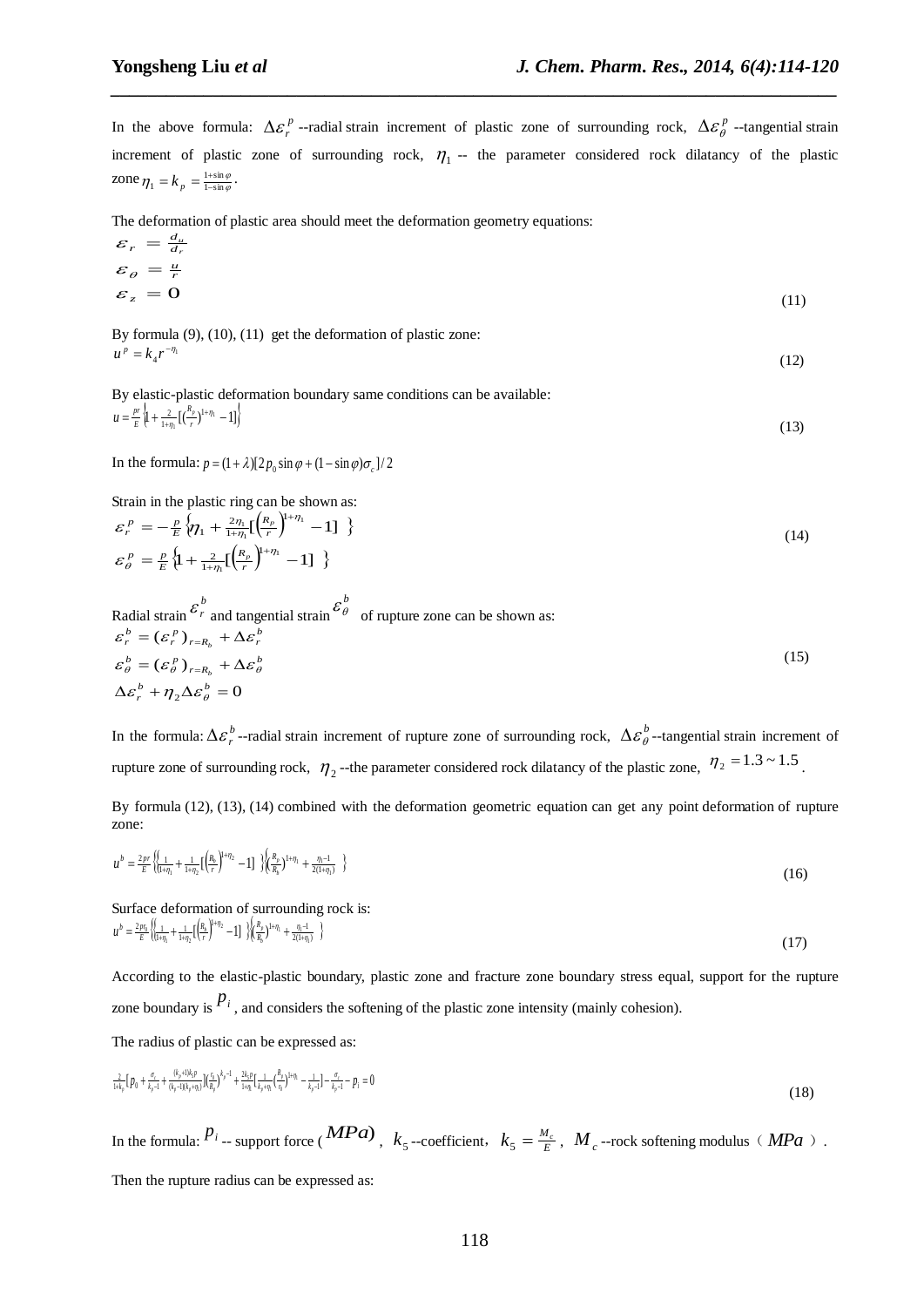$$
R_{b} = R_{0} \left\{ \left\{ \frac{2}{1+k_{p}} \left[ p_{0} + \frac{\sigma_{c}}{k_{p}-1} + \frac{(k_{p}+1)k_{p}p}{(k_{p}-1)(k_{p}+\eta_{1})} \right] \left[ \frac{2k_{p}p}{2k_{p}p+(1+\eta_{1})(\sigma_{c}-\sigma_{c}^{*})} \right]^{1-\eta_{1}} - \frac{2k_{p}p+(1+\eta_{1})(\sigma_{c}-\sigma_{c}^{*})}{(k_{p}-1)(k_{p}+\eta_{1})} \right\} / (p_{i} + \frac{\sigma_{c}^{*}}{k_{p}-1}) \right\}^{1-\eta_{1} - 1} \tag{19}
$$

*\_\_\_\_\_\_\_\_\_\_\_\_\_\_\_\_\_\_\_\_\_\_\_\_\_\_\_\_\_\_\_\_\_\_\_\_\_\_\_\_\_\_\_\_\_\_\_\_\_\_\_\_\_\_\_\_\_\_\_\_\_\_\_\_\_\_\_\_\_\_\_\_\_\_\_\_\_\_*

According to the surrounding rock properties and roadway cross-section size, in-situ stress size, plastic coefficient of expansion, rock softening modulus, supporting reaction force can determine the surface displacement of surrounding rock and radius of plastic and rupture zone.

# **4. NUMERICAL SIMULATION**

Generally, the surrounding rock of roadway rock around that outside of larger 3 times than the hole is disturbed zone [11-12], so this paper calculate the range for 3 times length of the roadway span. In this paper, the calculation of the geometric model and finite element model is shown as Fig.4.



(**a**)**The simplified model figure (b) finite element model figure**

# **Fig.4 Calculation model figure**

The roadway deformation figure, strain contour and stress nephogram using simulation calculation are shown as Fig.5.





**Fig. 5 The calculation results**